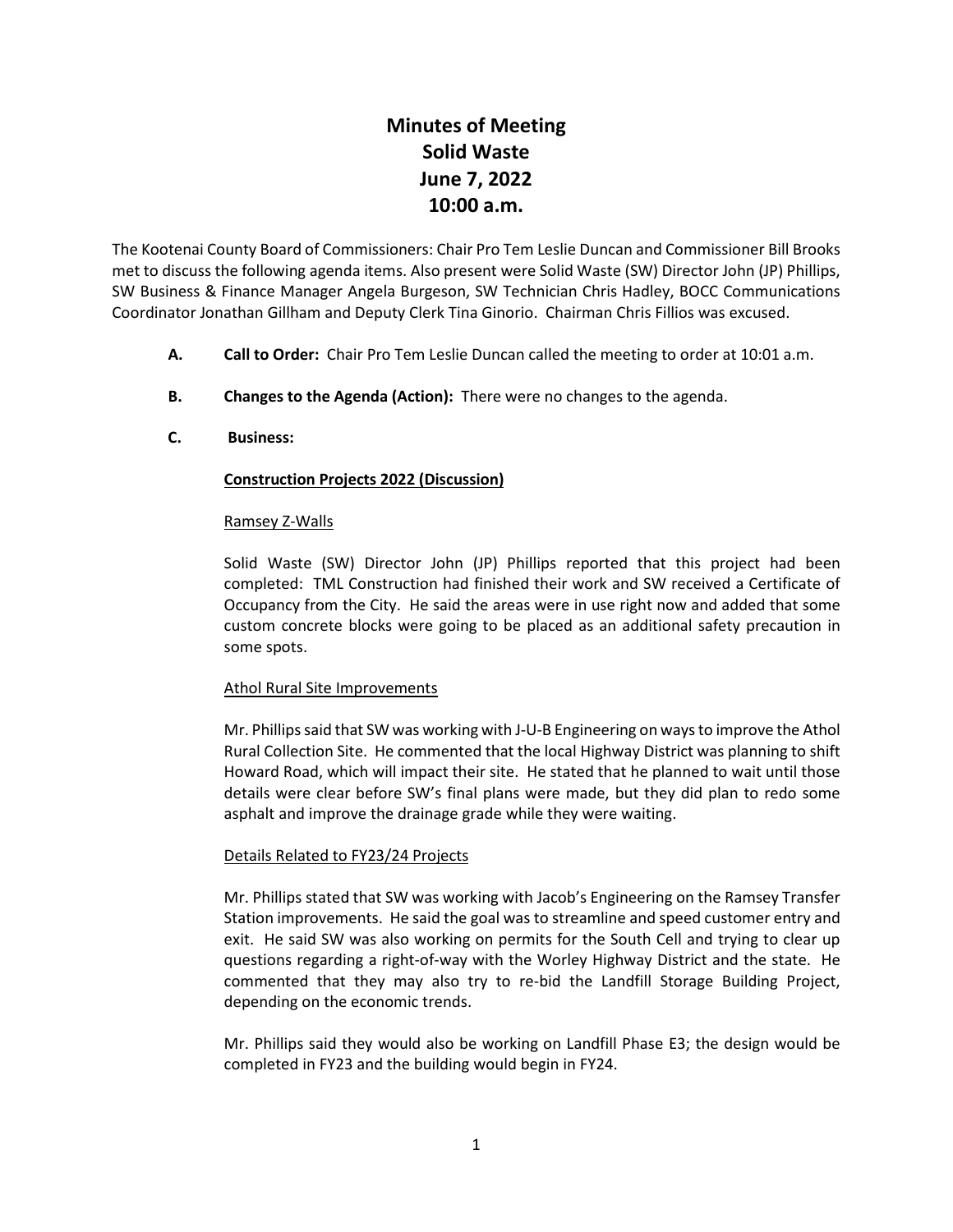## **Fighting Creed Landfill (Discussion)**

### Operations

Mr. Phillips reported that garbage volumes were up at the landfill. He said they were building a ten foot lift right now and he had been discussing plans with the Landfill Manager for lift sequencing, road extension, grades, storm water control and landfill gas expansion. He described some improvements underway on the gas lines.

#### Staffing Changes

Mr. Phillips reminded the Commissioners that SW had a newly promoted Landfill Manager, Will Marks. He remarked that Mr. Marks had five years of experience with SW, having started as an Environmental Technician. He added that he hoped to promote from within to fill the now-vacant Assistant Manager slot.

#### Overtime Usage

Mr. Phillips said that Overtime demands had been higher than normal at the Landfill. He stated that they were at about 150% of the budgeted amount right now. He assured the Commissioners that the department would still remain within its "A" Budget for the remainder of FY22, in spite of this.

#### **Transfer Stations (Discussion)**

## Operations

Mr. Phillips commented that they were very busy at the transfer stations. He said he wanted to caution the public to watch out for heavy machinery moving during visits. He stated that SW staff would be reminded of safety needs as well.

## Staffing Levels & Recruitment

Mr. Phillips said that SW had experienced turnover in this area, the same as other departments in the County over the past two years. He stated that there were seven fulltime positions and four seasonal positions open. He assured the Board that service levels had not been impacted, but he was watching the situation and would come to the Commissioners should that happen. He said he had been talking to Human Resources (HR) about ways to improve recruitment.

#### Overtime Usage

Mr. Phillips predicted that overtime usage at the Transfer Stations for FY22 would probably be above normal, but the situation was under control.